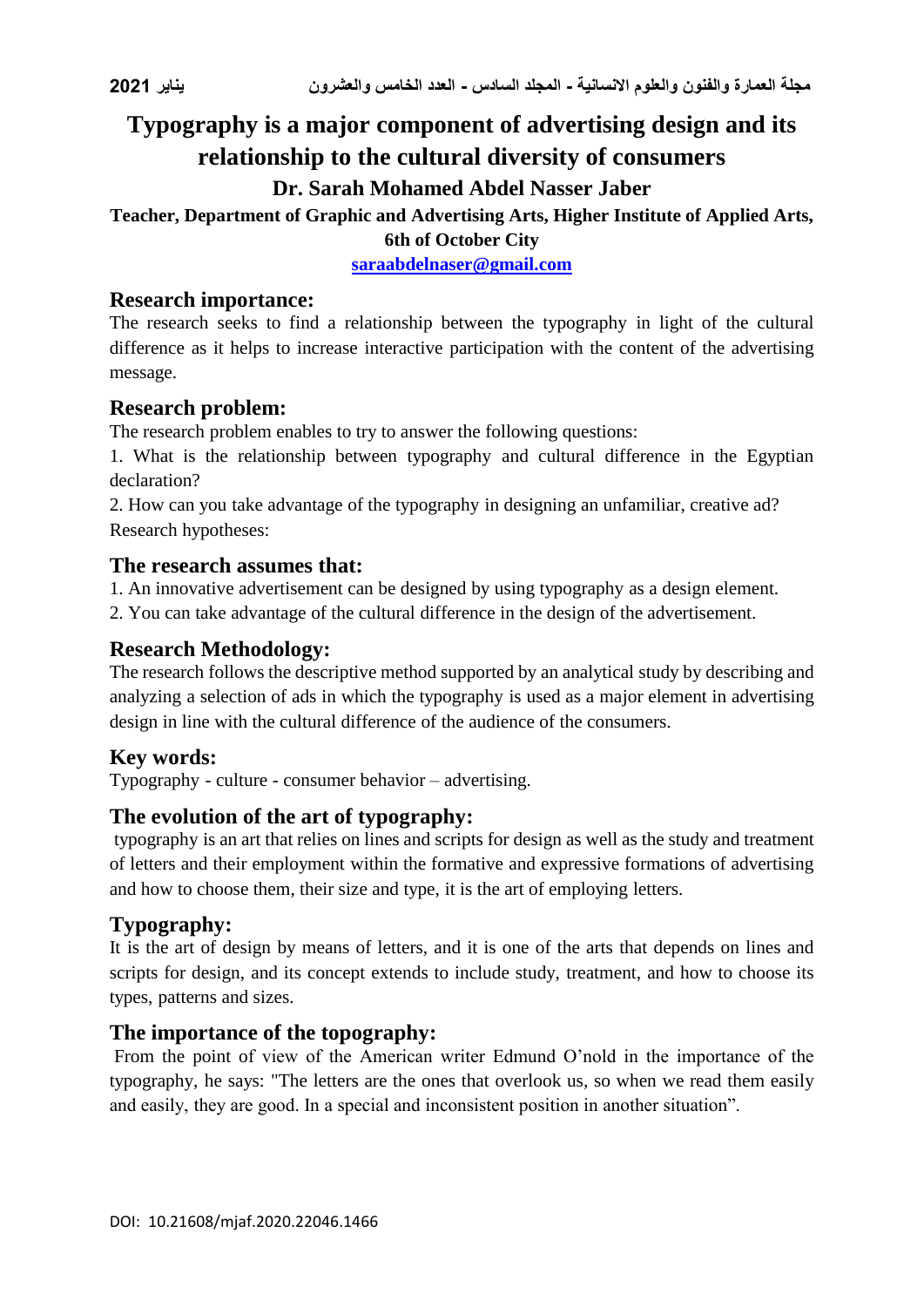# **Culture:**

It is a behavior that the individual acquires from his social environment, which determines his consumption and behavioral patterns.

# **The culture has several characteristics that help the advertiser predict the behavior of the consumer, including:**

1. Culture knows and does not pass.

2. Culture is conducive to following the needs of the individuals to which they belong, and proposing models for them to satisfy them.

3. Culture participates, because accepting the value from a large percentage of members of a single society is a prerequisite for being considered part of the culture of society.

4. Culture is dynamic as it adapts and develops in society.

5. Within each culture there is a large number of subcultures that allow their members to differentiate and belong.

#### **Advertising culture:**

Sources of culture and guidance diversified today, until advertising has become a source of culture, and media organizations are doing everything they can to direct public opinion towards an idea or commodity.

#### **Definition of consumer culture:**

It is one of the main areas through which the elements of social change appear in daily life, and it enhances the individual's ability to express his identity, and may reflect certain values and situations.

#### **Characteristics of the culture of consumption:**

The culture of consumption is characterized by many of the characteristics associated with it, namely: It is considered a material culture, dependent on the consumption method, characterized by continuous development.

# **Culture and Advertising:**

Since planning advertising campaigns is an activity through which a plan is prepared to direct audiovisual messages to a specific audience for the purpose of informing and influencing it to buy a product or use its services and also to create positive tendencies towards ideas, people, brands, and here we find that dealing with and understanding different cultures and considering that the principle of accepting the other is clear.

# **Different cultures and their diversity and their impact on advertising:**

The advertising in the success of its messages depends on the choice of words, images, graphics, symbols and dialects that are in harmony with the culture and identity of society, so we find that the cross-section of cultures and their great diversity requires advertisers to monitor every small detail when planning any campaign, and pay attention to messages that conflict With the identity of the community that will send him this message.

# **Culture and typography:**

When planning an advertisement in which the typography is the basis of the advertising message, the cultural aspect and the social aspect must be taken into account as the cultural side effects perception and the degree of persuasion in the advertising message, and the age group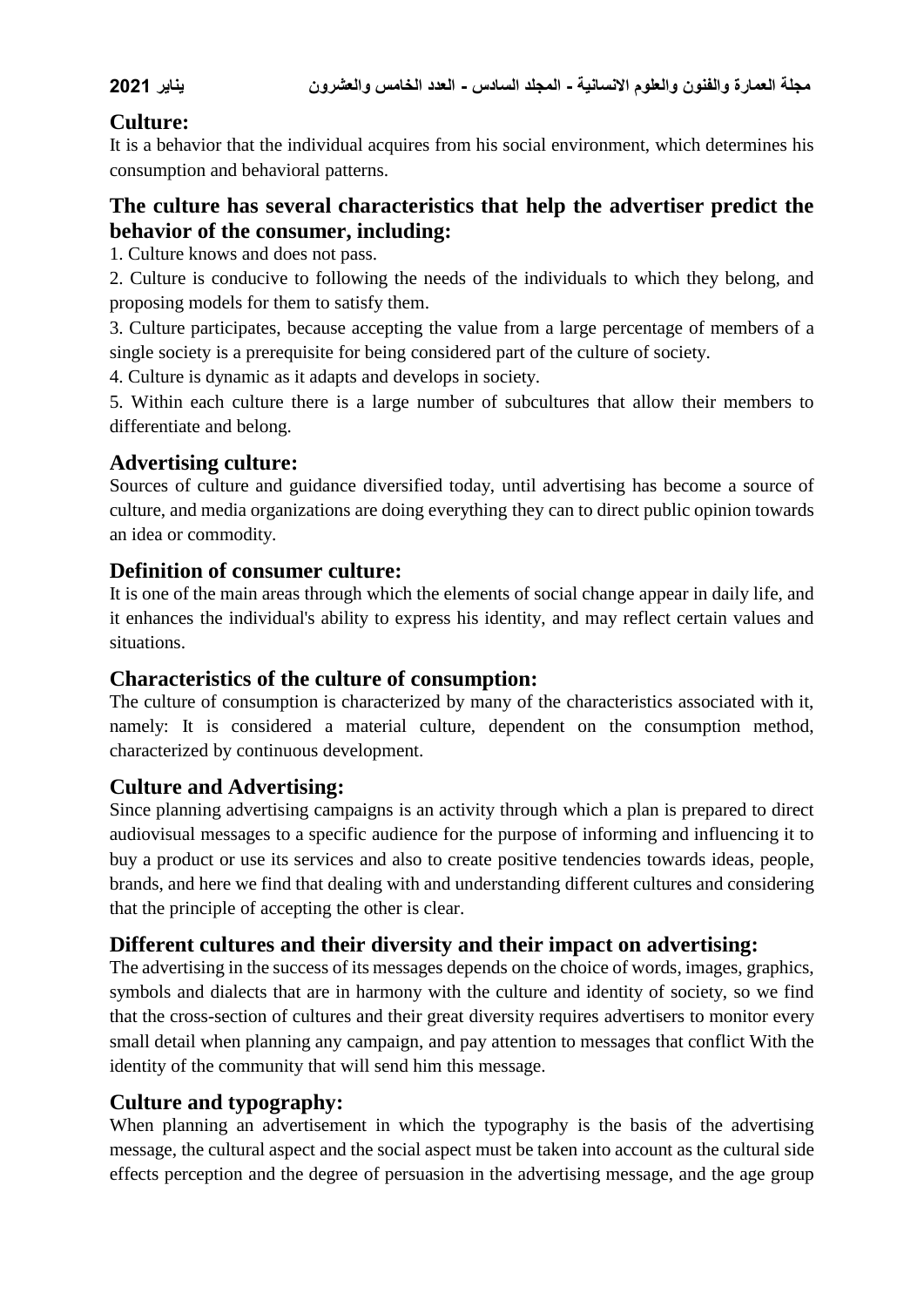of the consumer audience for that message is also taken into account, as well as studying the criteria affecting the formation of experience and the cultural framework consisting of perception and target consumer behavior.

# **Concept of significance:**

It is defined by the science concerned with studying the conditions and rules that must be present in the word.

# **The concept of verbal significance:**

It is intended to indicate the verbal meaning of the positive meaning of the lexical material that consists of it, that is: the mental image stored in relation to this article in human memory.

# **The concept of symbolic significance:**

It is defined as: an alternative stimulus that calls for the same response that may be called by something else when he is present, and for that reason it was said that words are symbols because they represent something other than themselves.

# **Concept of communication:**

It is any symbol or sign that can be used by a person or people to influence the behavior of a group of people.

# **Organizational communication:**

It is a discussion process in symbols and meanings, it is only a result of the contradiction between meanings and symbols, and employing the perspective of symbolic interactivity in the field of advertising contributes to providing an explanation and explanation of everything related to the organizational phenomenon and helps the advertising designer to choose the best advertising strategies and design rules that organize the relationships of the elements within the advertisement.

The images with the advertisement are dynamic but dynamic images, because they are symbols that indicate meanings, not just signs of things or an automatic response to a real effect, through the effect that perceived objects create sensibly.

We see that the communication process has a direct impact on the way messages are developed. In most cases, the twisted creative element is a "symbol" that pushes the audience to think beyond the boundaries and establishes a strong indication that the audience remembers the message or the main subject of the advertisement.

# **Successful typography characteristics:**

1- Legibility. 2- Readability. 3- Attractiveness.

# **Typography features as formation object:**

1. Originality.

2. Aesthetic, expressive, and artistic dimensions where the advertisement designer can employ the elements of the letter to formulate aesthetic visions that are completely away from the functional dimensions that the character performs.

3. Fluency: the possibility to express calligraphy on psychological meanings freely.

- 4. Flexibility.
- 5. The ability to combine letters, shapes, symbols, elements and images.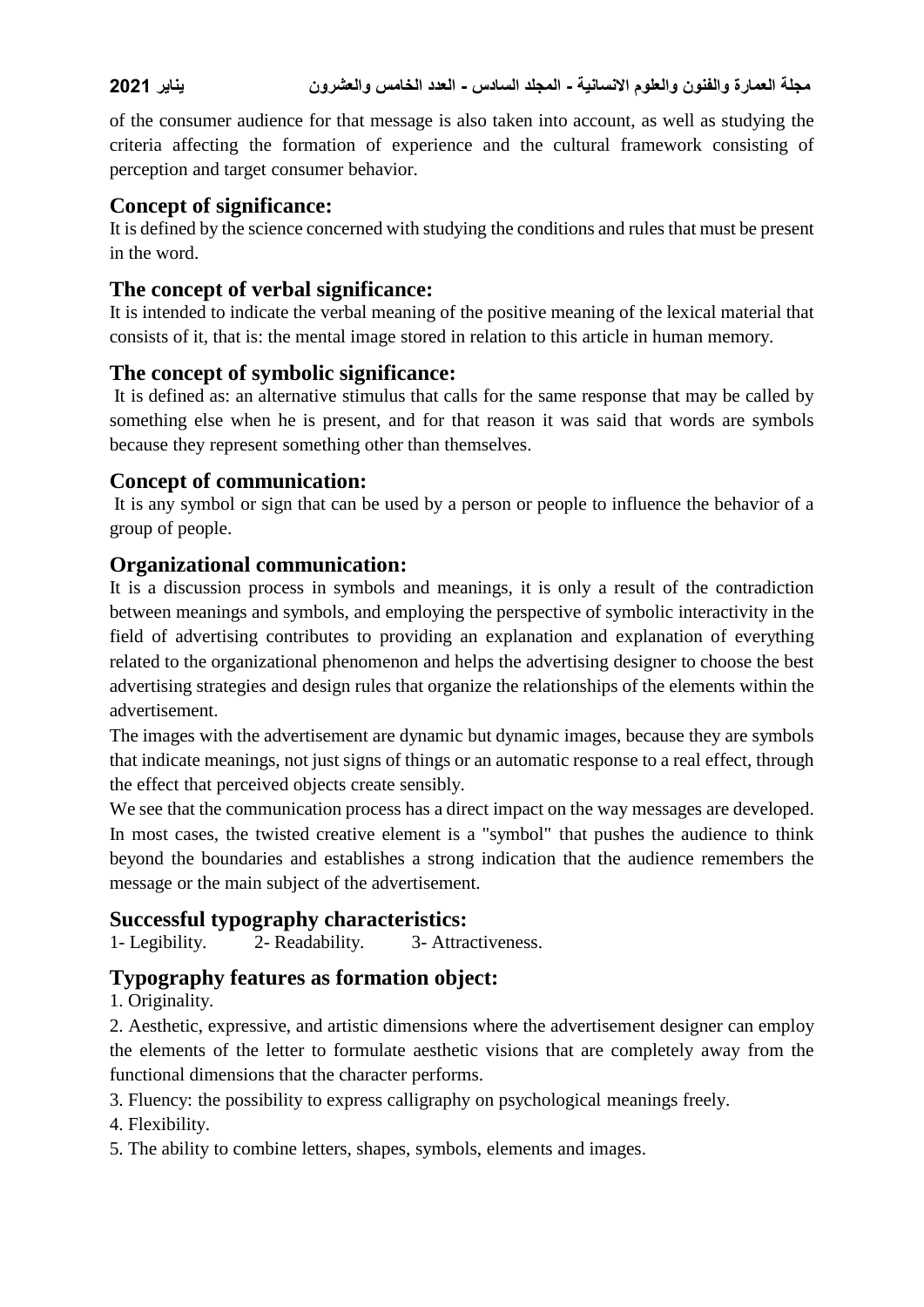6. Voluntary: Ad designers can adapt the font to suit the needs and requirements of advertising design.

7. Diacritics: Because of the superior ability of the line to form the letter.

# **Written fonts in advertising design:**

It is the primary means on which the advertisement depends on its contact with the masses, and one of the elements of its output and these lines is related to the selection and identification of its words and the forms of their letters, and the most closely related to the contents of the advertisement and its nature, and they are often brief and simple and this is due to two things; first the quality of the audience, and secondly the presence of that part or the decree, which contributes greatly to dispensing with lengthy written messages.

#### **Indications of writing lines:**



**Figure No. 1: Announcement of the suicide helpline (depression) used in pictures and words in an integrated relationship.**

1. Horizontal writings: Act as a floor or base for all shapes, give the viewer a sense of stability and stability, increase the sense of width and horizontal breadth.

|  |  | <b>ZZZZZZZZZZZZZ</b><br>Z Z Z Z Z Z Z Z Z Z Z Z<br><b>ZZZZZZZZZZZZZ</b><br><b>ZZZZZZZZZZZZ</b><br>Z Z Z Z Z Z Z Z Z Z Z Z<br><b>ZZZZZZZZZZZZZ</b><br>2 2 2 2 2 2 2 2 2 2 2 2 2<br>2 2 2 2 2 2 2 2 2 2 2 2<br><b>ZZZZZZZZZZZZZ</b><br><b>ZZZZZZZZZZZZZ</b><br><b>ZZZZZZZZZZZZZ</b><br><b>ZZZZZZZZZZZZZ</b> |
|--|--|-----------------------------------------------------------------------------------------------------------------------------------------------------------------------------------------------------------------------------------------------------------------------------------------------------------|
|  |  |                                                                                                                                                                                                                                                                                                           |
|  |  |                                                                                                                                                                                                                                                                                                           |
|  |  |                                                                                                                                                                                                                                                                                                           |
|  |  |                                                                                                                                                                                                                                                                                                           |
|  |  |                                                                                                                                                                                                                                                                                                           |
|  |  |                                                                                                                                                                                                                                                                                                           |

**Figure No. (2): announcing Nescafe, and using one letter (Z) in a horizontal way to signify sleep in the entire design space until the last line to turn into the letter (N) to confirm awakening after drinking Nescafe.**

2. Vertical writings: give a feeling of strength, upgrade and dignity.



**Figure No. (3): An anti-smoking advertisement using vertical writing.**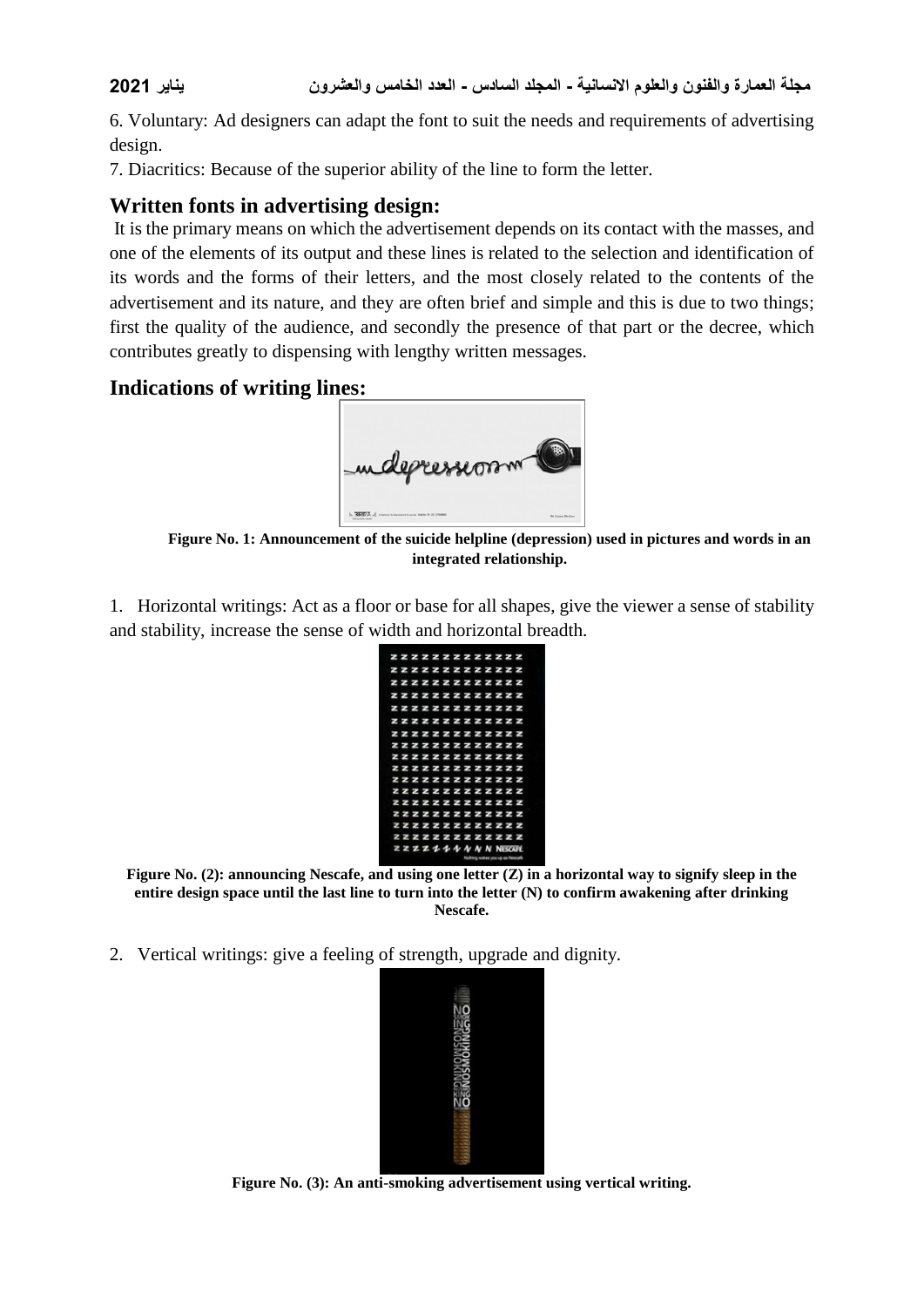3. Oblique writings: give a complex feeling, whether ascending or descending, giving the viewer a sense of anticipation or tension, and the tendency or curvature of the lines increases its kinetic nature as it is related to the meaning of impulsivity.



#### **Figure No. (4): An advertisement for the wine tasting tour in South Africa, using diagonal lines to inspire the rush of the drink, and the advertisement as a whole consisting of a typography.**

4. Free writings: Flexible or curved writings suggest flexibility, gracefulness, vitality and a natural launch.



**Figure No. (5): An advertising campaign for the Rowenta Hair Styling Appliance that used free writing to inspire agility and vitality.**

#### **Formation standards for the use of letters and scripts in the printed advertisement:**

1. The syntax of the communicative sentence: it is the process of installing, joining and assembling signs, letters and numbers to form words and sentences, so that all of them merge in a holistic form by employing a typographic space aesthetically.



**Figure No. (6): An advertising campaign for the Burger King restaurant in which letters are used to form and fuse to form words and phrases that are product components, all of which merge into a holistic form to form sandwiches provided by the advertiser.**

2. Simplicity: Controls the degree of clarity of the letter in the design on several factors such as the style, used type, character size, the amount of the topographic space between the letters and the contrast between the letter color and its background.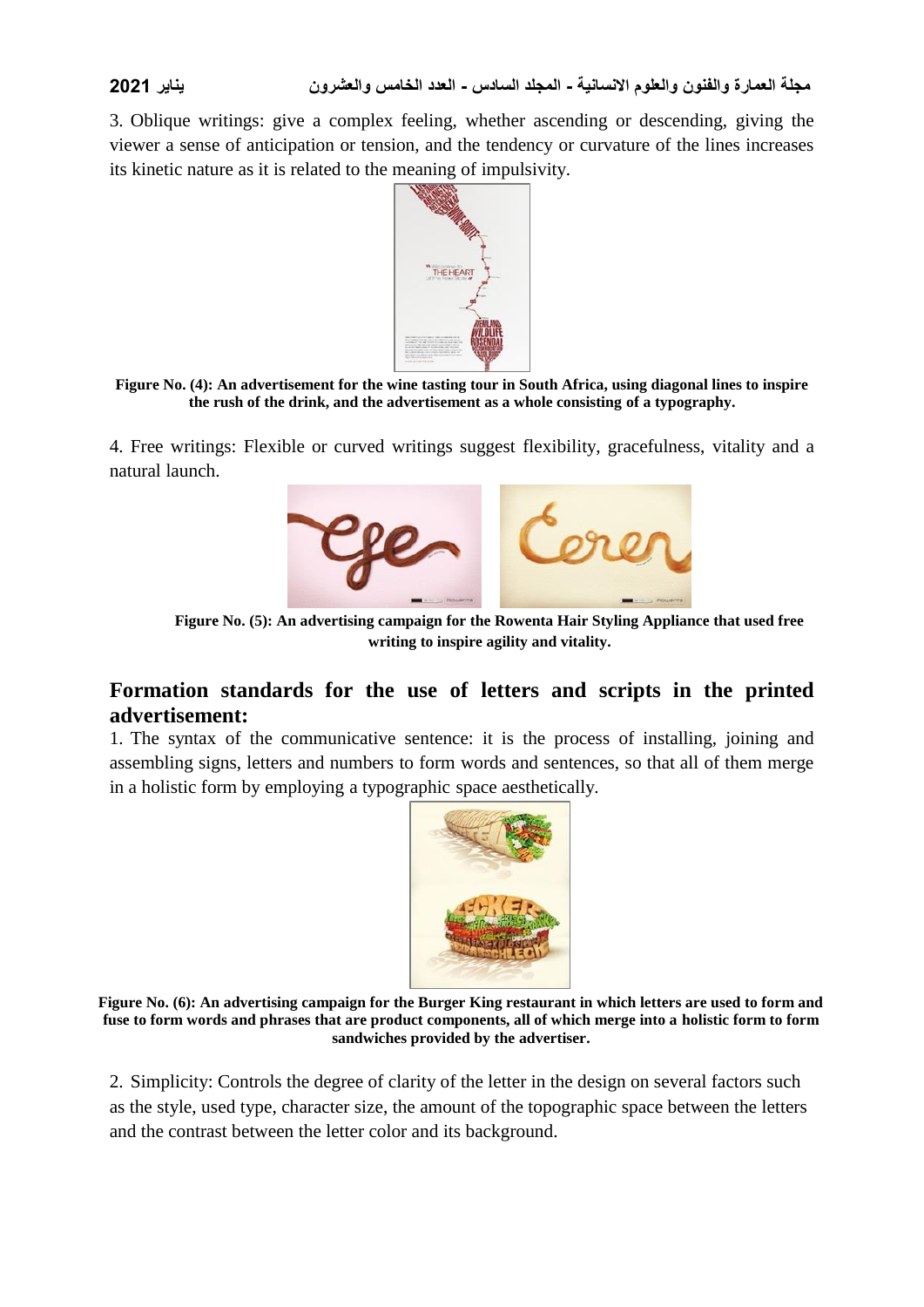

**Figure No. (7): Red Wolf's advertising campaign to raise awareness of suicide, the use of letters is simple and clear, to communicate the advertising message quickly and easily.**

3. Readability: The height and thickness of the letter must be taken into consideration given the ratio between the height of the letter and the height of the design where the consumer can see the letters clearly.



**Figure No. (8): a reminder of an external use reminder about the New Giza compound, in which the letters and their height are clear in relation to the height of the advertisement, for easy reading.**

4. Typographic space: It consists of a positive form "letters" and space (the spatial background) in which letters are organized and a sense of autism is achieved by visual Compensation, which is represented by the spatial balance and the organization of typographic elements.



**Figure No. (9): Announcement of an art exhibition for the College of Arts & Crafts in which the letters are organized in a reciprocal manner between letters and space, which also constitute letters for a balanced composition and carries the character of the design unit.**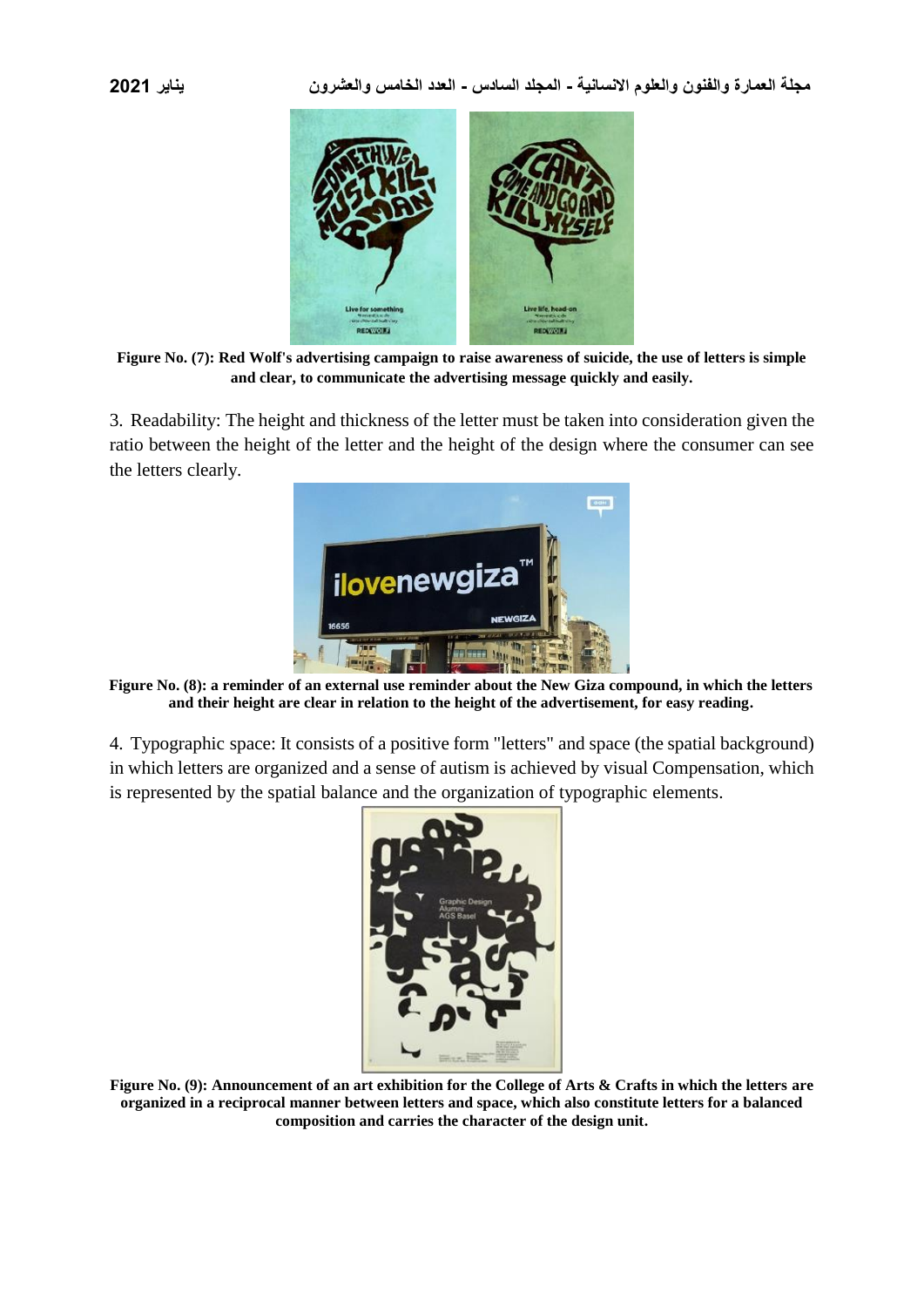5. Arrangement: It is the arrangement of elements in chains ranging from most dominant to least dominant in a space of emptiness.



**Figure No. (10): An external advertisement for the New Giza compound in which Egypt's women salute on Mother's Day and uses the visual sequence from the most prevalent to the words (New Giza - Women) and to the least sovereign with the word (Salutes)**

6. Organization within the advertising design: It is intended to organize letters and words so that the spaces between them are available, whether between letters and each other, or between words so that they do not mix when looking at them.



**Figure No. (11): The cover of a soft sprite drink relied on organizing letters and words within the advertising space, where spaces are available so that they do not mix, so it is easier for the consumer to read them.**

#### **Classifying the trends of modern typography according to the influence style:**

1. Influential typography: It is defined as the method of using a typography in a way that emotionally affects the recipient and moves his senses, by embodying the typography in the advertisement in the form of an impressive dramatic story.

a. Comedy: The design of the advertisement is of a simple and funny nature that aims to bring pleasure to the audience, and it is often used in advertisements aimed at children.

**Figure No. (12): Product Advertisement (Tic Tac) Uses the typography design through the colored product elements to influence the recipient and to add fun to the advertisement.**



**Figure (13): Advertisement for a Product (m & m's) The designer used the colored elements of the product to influence the consumer and to simplify the advertisement.**



b. Tragedy: The creative contains a story that carries suffering and reaches the audience, and stimulates their feelings.



**Figure No. (14): Australia Post Center Announcement uses the typography to create a human form who embraces an old lady to influence the consumer and push him to communicate with his relatives positively.**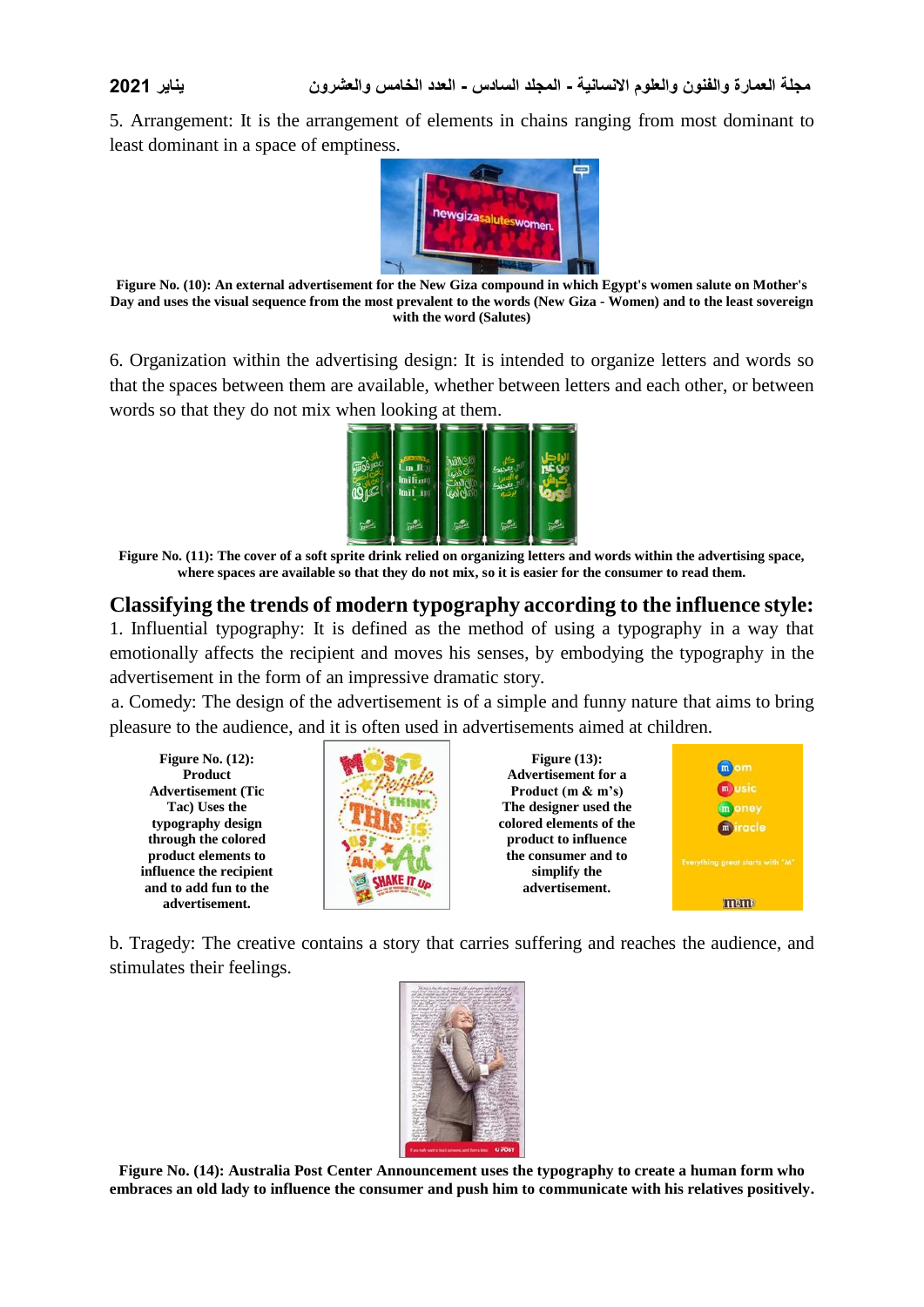2. Three-dimensional typography: It is a modification and manipulation of the text by using three-dimensional design programs and to add a feel to make the typography suggest that it is a realistic anthropomorphic, in order to obtain the appropriate depth of the design.

BABIES BORN TODAY **Figure No. (15): Figure No. (16): An Advertisement for a advertisement for an product (Chupa insurance company Chups). Uses the 3D (Prudential) who typography design to used the 3D typography design add an embodiment of the advertisement. to attract the consumer attention. Figure No. (18): Figure (17): Pringles Product Huawei mobile Advertising Uses phone the 3D typography advertisement design to embody Uses the 3D the advertisement. typography design to attract attention.**

3. Kinetic typography: They are used in fixed advertisement design, but the effect of typography and its trends suggest movement in the advertisement, and it works to attract the attention of the consumer when it is closely related to the subject of the advertisement.

**Figure No. (19): Le festival Mémoire Vive, which relied on visual deception in arranging the typography to create a movement.**



**Figure No. (20): An advertisement for the Nike sneaker company, which relied on kinetic topography to suggest speed.**



# **Use typographic elements without being restricted to their meanings in ad design:**

Typographic elements are used in the design of advertisements as a basic element of semantics as a verbal readable language as well as formative with different treatments. In this type, writing is used as a formative element through studied technical relationships that achieve the required technical aspects and attract attention.



**Figure No. (21): An advertising campaign to raise awareness of Alzheimer's disease, using writings bearing symbolic meanings.**